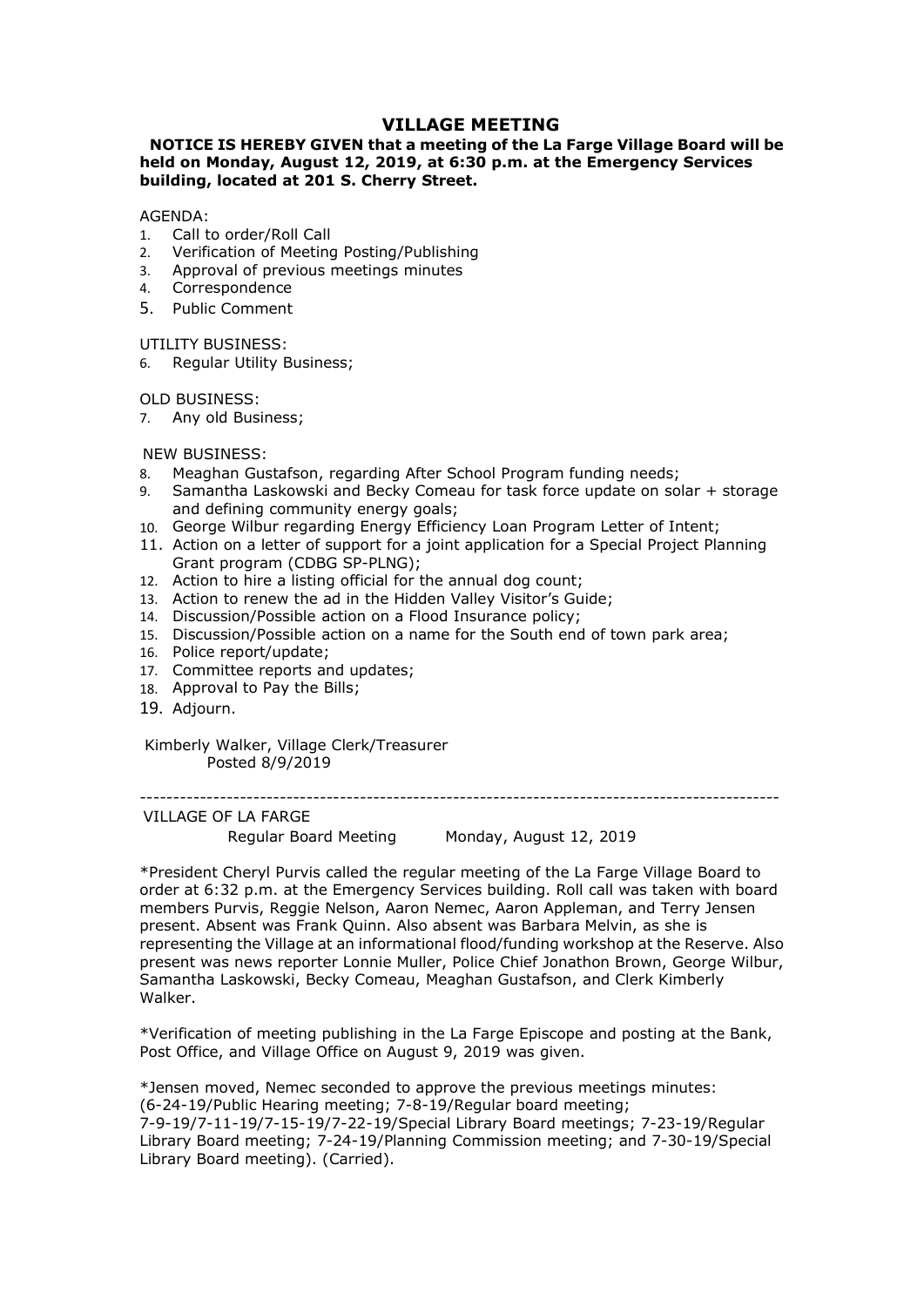Exprespondence: Received a thank you from the American Legion Post 308/220<br>Grizzlies, for allowing them to use the baseball field to host their tournament.<br>No Public Comments.<br>Kutility Business: PWM Wayne Haugrud is also a Express them the American Legion Post 308/220<br>Grizzlies, for allowing them to use the baseball field to host their tournament.<br>Ko Public Comments.<br>Kutility Business: PWM Wayne Haugrud is also at the Reserve funding worksho

\*Correspondence: Received a thank you from the American Legion Post 308/22<br>Grizzlies, for allowing them to use the baseball field to host their tournament.<br>\*No Public Comments.<br>\*Utility Business: PWM Wayne Haugrud is also \*Correspondence: Received a thank you from the American Legion Post 308/220<br>Grizzlies, for allowing them to use the baseball field to host their tournament.<br>\*No Public Comments.<br>\*Utility Business: PWM Wayne Haugrud is also \*Correspondence: Received a thank you from the American Legion Post 308/220<br>Grizzlies, for allowing them to use the baseball field to host their tournament.<br>\*No Public Comments.<br>\*Utility Business: PWM Wayne Haugrud is also \*Correspondence: Received a thank you from the American Legion Post 308/220<br>Grizzlies, for allowing them to use the baseball field to host their tournament.<br>\*No Public Comments.<br>\*No Public Comments.<br>\*Utility Business: PWM \*Correspondence: Received a thank you from the American Legion Post 308/220<br>Grizzlies, for allowing them to use the baseball field to host their tournament.<br>\*No Public Comments.<br>\*Utility Business: PWM Wayne Haugrud is also \*Correspondence: Received a thank you from the American Legion Post 308/220<br>Grizzlies, for allowing them to use the baseball field to host their tournament.<br>\*No Public Comments.<br>\*Utility Business: PWM Wayne Haugrud is also \*Correspondence: Received a thank you from the American Legion Post 308/<br>Grizzlies, for allowing them to use the baseball field to host their tournament<br>\*No Public Comments.<br>\*Utility Business: PWM Wayne Haugrud is also at \*Correspondence: Received a thank you from the American Legion Post 308/<br>Grizzlies, for allowing them to use the baseball field to host their tournament<br>\*No Public Comments.<br>\*Utility Business: PWM Wayne Haugrud is also at

\*Correspondence: Received a thank you from the American Legion Post 30<br>Grizzlies, for allowing them to use the baseball field to host their tourname<br>\*No Public Comments.<br>\*Utility Business: PWM Wayne Haugrud is also at the \*Correspondence: Received a thank you from the American Legion Post 308/220<br>Grizzlies, for allowing them to use the baseball field to host their tournament.<br>\*No Public Comments.<br>\*No Public Comments.<br>\*No Public Schools are <sup>\*</sup>Correspondence: Received a thank you from the American Legion Post 308/220<br>Grizzlies, for allowing them to use the baseball field to host their tournament.<br>\*No Public Comments.<br>\*No Public Comments.<br>asked to share a lett \*Correspondence: Received a thank you from the American Legion Post 308/220<br>Grizzlies, for allowing them to use the baseball field to host their tournament.<br>\*No Public Comments.<br>\*No Public Comments.<br>\*No Public Comments.<br>\*N \*Correspondence: Received a thank you from the American Legion Post 308/220<br>Grizziles, for allowing them to use the baseball field to host their tournament.<br>\*No Public Comments.<br>\*No Public Comments.<br>asked to share a letter "Correspondence: Received a thank you from the American Legion Post 308/220<br>Grizzlies, for allowing them to use the baseball field to host their tournament.<br>"No Public Comments.<br>"No Public Comments.<br>"No Public Comments.<br>"N \*Correspondence: Received a thank you from the American Legion Post 308/220<br>Grizzlies, for allowing them to use the baseball field to host their tournament.<br>\*No Public Comments.<br>\*No Public Comments.<br>\*No Public Comments.<br>\*N \*Correspondence: Received a thank you from the American Legion Post 308/220<br>Grizzlies, for allowing them to use the baseball field to host their tournament.<br>\*No Public Comments.<br>\*No Public Comments.<br>\*Hilly Business: PWM Wa \*Correspondence: Received a thank you from the American Legion Post 308/220<br>
Grizziles, for allowing them to use the baseball field to host their tournament.<br>
\*VUItily Dusiness: PWM Wayne Haugrud is also at the Reserve fun \*Correspondence: 'escelved a thank you from the American Legion brost 308/220<br>
"Grizzlies, for allowing them to use the baseball field to host their tournament.<br>
\*No Public Comments.<br>
\*No Public Comments.<br>
\*No Public Comme strizzies, for allowing them to use the baseball field to nost their tournament.<br>\*\*Utility Business: PWW Wayne Haugrud is also at the Reserve funding workshop but<br>ansked to share a letter from the State of Wisconsin that t \*No Public Comments.<br>
\*Utility Business: PWM Wayne Haugrud is also at the Reserve funding workshop but<br>
asked to share a letter from the State of Wisconsin that hey've approved the final<br>
Tompliance elternatives plan for p \*No Public Comments.<br>\*No Public Comments. PWM Wayne Haugrud is also at the Reserve funding workshop but<br>\*Lightity Business alternatives plan for phosphorous (that MSA has been working on for us).<br>Compliance alternatives pl \*Utility Business: PWM Wayne Haugrud is also at the Reserve funding workshop but<br>saxed to share a letter from the State of Wisconsin that they've approved the final<br>This includes the implementation of the Phosphorous (that \*Uttinty business: PMW wayne Haugruu is also at the kesserve tuning workshop but<br>asked to share a letter from the State of Wisconsin that they've approved the final<br>This includes the implementation of the Phosphorous (that assed to snare a letter from the state of wisconsin that frey've approved the final<br>compliance alternatives plan for phosphorous (that MSA has been working on for us).<br>This includes the implementation of the Phosphorous Mu This includes the implementation of the Phosphorous Multi-<br>This charger Variance with the County payment option and a chemical phosphorous<br>removal upgrade.<br>\*No Old Business:<br>\*New Business:<br>\*New Superintendent of La Farge S Disconarge Variance with the County payment option and a chemical phosphorous<br>
\*No Old Business:<br>
\*New Business:<br>
\*New Business:<br>
\*New Superintendent of La Farge Schools, Meaghan Gustafson, was present to give<br>
\*New Superi removal upgrade.<br>
\*No Old Business.<br>
\*New Superintendent of La Farge Schools, Meaghan Gustafson, was present to give<br>
\*New Superintendent on some affer school program funding needs. In May, they found out they'd<br>
informati \*No Old Business.<br>\*New Business:<br>\*New Superintedent of La Farge Schools, Meaghan Gustafson, was present to give<br>\*New Superinted in on some after school program funding needs. In May, they found out they'd<br>no longer be rece \*No Old business.<br>
\*New Sugniess:<br>
\*New Sugnerintendent of La Farge Schools, Meaghan Gustafson, was present to give<br>
\*New Superintendent on some after school program funding needs. In May, they found out they'<br>
find man I \*New Business:<br>\*New Superinedent of La Farge Schools, Meaghan Gustafson, was present to give<br>\*Normation on some after school program funding needs. In May, they found out they'd<br>no longer be receiving the federal grant the \*New Supernitendent of La Farge Schools, Meaghan Gustafson, was present to give<br>information on some after school program funding needs. In May, they found out they'd<br>ino longer be receiving the federal grant they've had th \*New Supernitenearent or La Farge Scronos, Meegann cuistatson, was present to give<br>ninformation on some after scholo program funding needs. In May, they found out they'd<br>no longer be receiving the federal grant they've had information on some atter school program funding needs. In May, they found out they been program. This was too late in the year to get other funding. This is a big issue the school is facing. The kids need this childcare, no longer be receiving the tederal grant they ve had the past 5 years to support the<br>program. This was too late in the year to get other funding. This is a big issue the school<br>is facting. The kids need this childcare, whi

program. This was too late in the year to get to ther trunding. This is a big issue the school set for school and proving families, is a safe place for school, helps with wellness, helps them from running around town, and is faceng. Ine kids need this childrene, which helps working ramiles, is a sare place for the single for the single thus thicked are the more than the primary concerns to the day kid home with one there. They serve as many 50 students, from 4K thru hey inveyed parents and bb% ulentined a need for this preserved parents and the framilies would contribute a tuition fee to help. They had 3 secantins of funding, which if funding with it for the program. Now they're seeking outside support to sustain it. In the survey, it was asked<br>included charging \$1 a day, \$2 a day, and \$3 age, it is still short about still, only that<br>applied for several grants and has upcoming if ramilies would contribute a tuttion the to help. They had 3 scenarios of tunding, which applied for several grants and as proporing metching ayit other businesses and papelid for several grants and has proporting metchi included charging \$1 a day, \$2 a day, and \$2 a day. It is still short about \$10,000. She appleid for several grants and bas upcoming meetings with other businesses and agencies. She's asking if the village can support anyt applied tor several grants and nas upcoming meetings with other businesses and<br>agencies. She's asking if the village can support anything for them. As this was not an<br>actom item, Appleman moved, Jenesn seconded to put this agenement. This will first be presented to the the lington trapting for them. As this was not an<br>eaction item, Appleman moved, Jensen seconded to put this on the September agenda for<br>approval for up to \$2,000, to adjust as action term, Appleman moved, Jenesn seconorada to put this on the September agenda for<br>approval for up to \$2,000, to adjust as needed. (Carried).<br>"Samantha Laskowski and Becky Comeau were present for an update on solar + s approval for up to \$2,000, to adjust as needed. (Carried).<br>
\*Samantha Laskowski and Becky Comeau were present for an update on solar + storage<br>
\*Samantha Laskowski and Becky Comeau were present for an update on solar + sto \*Samantha Laskwassi an Becky Comeau were present for an uppate on solar + storage of and production. The statistics os for are 5.85 megawt hours produced, which if scalculated at 10 cents per kw is \$585. The Friends of the and detining community energy goals. Beckly circulated an 1 pad, showny the library<br>solar production. The statistics so far are 5.85 megawatt hours producted which if<br>the Library are planing to educate<br>the public with an 1 solar production. The statistics to rar are 5.85 megawatt hours produced, which it distinguits with an I pad appt to look at the solar production. Then, the next step is to get a battery to be able stay open if needed. Bat calculated at 10 cents per Kw is \$555. The Friends of the Library are planning to educate<br>the public with an 1 pad app to look at the solar production. Then, the next step is to get<br>a battery to be able stay open if needed

the public with an 1 pad app to look at the solar production. I nen, the next step is to get<br>a battery to be able stay open if needded. Batteries can also help with peak shaving.<br>Another service agreement, like the other o a battery to be able stay open it needed. batteries can also help with peak sinaving.<br>Another service agreement, like the other one for the solar panels, would be needed. It would be set up the same way, with the LLC paiya